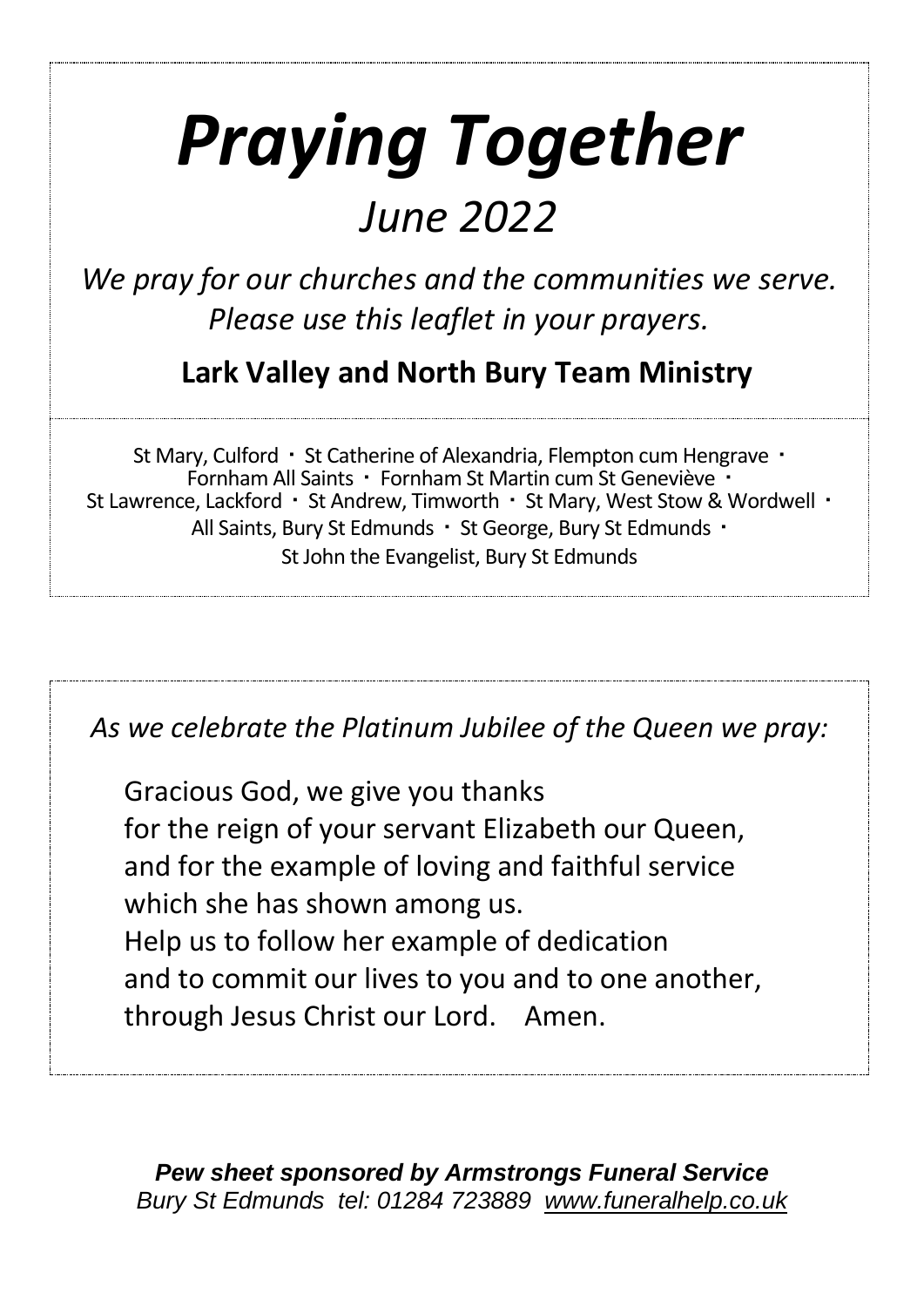#### **READINGS : 5th June 2022, Pentecost**

Collect : God, who as at this time taught the hearts of your faithful people by sending to them the light of your Holy Spirit: grant us by the same Spirit to have a right judgement in all things and evermore to rejoice in his holy comfort; through the merits of Christ Jesus our Saviour, who is alive and reigns with you, in the unity of the Holy Spirit, one God, now and for ever.

*Either* Acts 2:1-21 *or* Genesis 11:1-9 | Psalm 104:26-36. 37b | *either* Romans 8:14-17 *or* Acts 2:1-21 | John 14:8-17 [25-27]

#### **12th June 2022, Trinity Sunday**

Collect : Almighty and everlasting God, you have given us your servants grace, by the confession of a true faith, to acknowledge the glory of the eternal Trinity and in the power of the divine majesty to worship the Unity: keep us steadfast in this faith, that we may evermore be defended from all adversities; through Jesus Christ your Son our Lord, who is alive and reigns with you, in the unity of the Holy Spirit, one God, now and for ever.

Proverbs 8:1-4. 22-31 | Psalm 8 | Romans 5:1-5 | John 16:12-15

#### **19th June 2022, First Sunday after Trinity**

Collect : O God, the strength of all those who put their trust in you, mercifully accept our prayers and, because through the weakness of our mortal nature we can do no good thing without you, grant us the help of your grace, that in the keeping of your commandments we may please you both in will and deed; through Jesus Christ your Son our Lord, who is alive and reigns with you, in the unity of the Holy Spirit, one God, now and for ever.

Isaiah 65:1-9 | Psalm 22:19-28 | Galatians 3:23-end | Luke 8:26-39

#### **26th June 2022, Second Sunday after Trinity**

Collect : Lord, you have taught us that all our doings without love are nothing worth: send your Holy Spirit and pour into our hearts that most excellent gift of love, the true bond of peace and of all virtues, without which whoever lives is counted dead before you. Grant this for your only Son Jesus Christ's sake, who is alive and reigns with you, in the unity of the Holy Spirit, one God, now and for ever.

1 Kings 19:15-16. 19-end | Psalm 16 | Galatians 5:1. 13-25 | Luke 9:51-end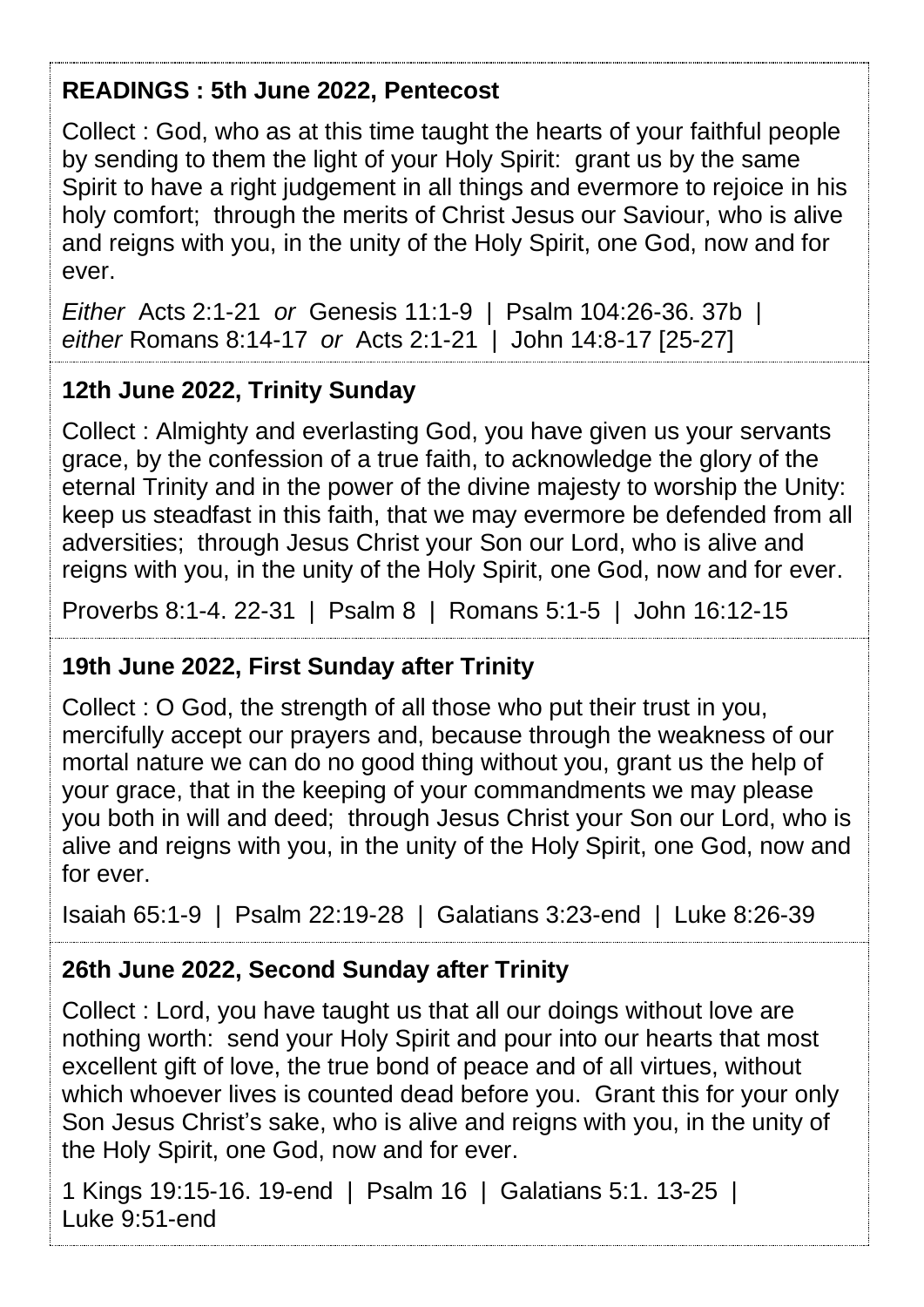### *PRAYING TOGETHER IN JUNE 2022*

#### *For the wider community and church*

- 1 W For all those affected by coronavirus
- 2 T Rough sleepers & homeless people
- 3 F Marham Park
- 4 SThe West Suffolk Crematorium
- **5 S** Housing & businesses in Mildenhall Road area
- 6 M Industrial and retail estates in the north east of the town
- 7 T Doctors' and dentists' surgeries and health centres
- 8 W Bury Town Pastors
- 9 T Vineyard Church
- 10 F Kingsgate Church
- 11 S West Suffolk College and its chaplaincy team
- **12 S** All who live in Culford
- 13 M St Mary's Church, Culford
- 14 T *Growing in God* worship, work and witness at Culford
- 15 W Culford School
- 16 T Culford Village Hall
- 17 F Cedar Lodge Residential Home
- 18 S Food Banks organisers and users
- **19 S** Trinity Methodist church
- 20 M North Court Care Home and Manson House Residential Home
- 21 T For those affected by addictions of all kinds
- 22 W St Andrew's Street housing area
- 23 T Northgate Street Business Park and other local businesses
- 24 F The Abbey Gardens those who visit and those who work there
- 25 S Garland Street Baptist Church; Bury Drop In
- **26 S** St Nicholas Hospice and its chaplaincy team
- 27 M West Suffolk Hospital and its chaplaincy team
- 28 T For industrial chaplains
- 29 W For those who are unemployed or made redundant
- 30 T For all adversely affected by rising energy and food costs